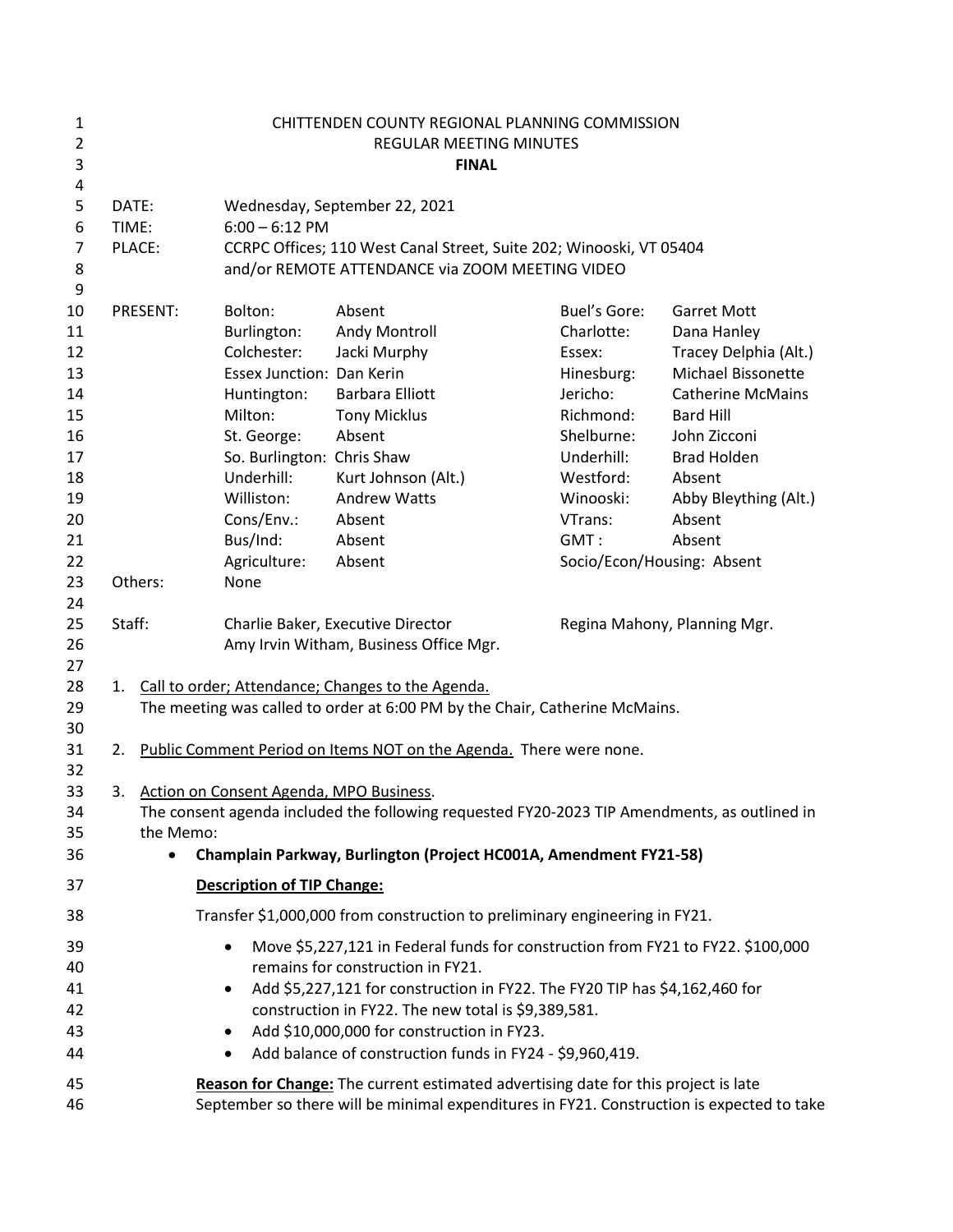| $\mathbf{1}$   | place in FY22, FY23 and FY24. This change does not result in an increase in the construction    |  |  |  |  |
|----------------|-------------------------------------------------------------------------------------------------|--|--|--|--|
| $\overline{2}$ | cost but just changes the funding schedule. The funding changes will be accommodated            |  |  |  |  |
| 3              | outside of CCRPC's fiscal constraint limit.                                                     |  |  |  |  |
| 4              |                                                                                                 |  |  |  |  |
| 5              | Add the following 2021 VTrans Bicycle and Pedestrian Program grant awards to the TIP. Note that |  |  |  |  |
| 6              | both the current TIP and the FY2022-2025 TIP will be updated.                                   |  |  |  |  |
| 7              |                                                                                                 |  |  |  |  |
| 8              | VT15/Underhill Flats Sidewalk, Underhill (Project BP077, Amendment FY21-62)                     |  |  |  |  |
| 9              | Description of TIP Change: Add \$76,000 in additional federal funds to construct a              |  |  |  |  |
| 10             | sidewalk along VT15 from Park Street to Dumas Street in Underhill. This project                 |  |  |  |  |
| 11             | previously received a 2013 Bicycle and Pedestrian Program award of \$347,022.                   |  |  |  |  |
| 12             |                                                                                                 |  |  |  |  |
| 13             | Intervale Road Shared Use Path, Burlington (Project BP115, Amendment FY22-01)<br>$\bullet$      |  |  |  |  |
| 14             | Description of TIP Change: Add \$207,490 in federal funds for design in FY22. Burlington        |  |  |  |  |
| 15             | was awarded a 2021 VTrans Bicycle and Pedestrian Program grant (\$1,162,000 in federal          |  |  |  |  |
| 16             | funds) to construct a curb-separate, ten-foot-wide shared use path along Intervale Road         |  |  |  |  |
| 17             | from Riverside Avenue to the Intervale Center.                                                  |  |  |  |  |
| 18             |                                                                                                 |  |  |  |  |
| 19             | Riverside Village Sidewalk, Jericho (Project BP116, Amendment FY22-02)                          |  |  |  |  |
|                | ٠                                                                                               |  |  |  |  |
| 20             | Description of TIP Change: Add \$112,000 in federal funds for design in FY22. Jericho was       |  |  |  |  |
| 21             | awarded a 2021 VTrans Bicycle and Pedestrian Program grant (\$600,000) to construct a           |  |  |  |  |
| 22             | sidewalk on the east side of VT15 between the Jericho Market and Park Street.                   |  |  |  |  |
| 23             |                                                                                                 |  |  |  |  |
| 24             | Make the following rail project changes to the FY2021 and FY2022 years of the TIP. Note that    |  |  |  |  |
| 25             | both the current TIP and the FY2022-2025 TIP will be updated.                                   |  |  |  |  |
| 26             |                                                                                                 |  |  |  |  |
| 27             | Burlington Train Station Platform (Project RR007, Amendment FY22-03). Reduce federal            |  |  |  |  |
| 28             | funds (TIGER VII) in FY21 by \$480,000 to a new total of \$400,000 and add \$294,200 in         |  |  |  |  |
| 29             | federal TIGER VII funds in FY22.                                                                |  |  |  |  |
| 30             | Vermont Railway Switch Replacement, Burlington (Project RR013, Amendment FY22-                  |  |  |  |  |
| 31             | 04). Revise the comment section to read "2 switches", instead of 3. Add the latest cost         |  |  |  |  |
| 32             | estimate -- \$2,417,813 of which 53.94% is Federal TIGER VII funds. Remove \$1,874,500 in       |  |  |  |  |
| 33             | federal TIGER VII funds from FY21 and add \$2,469,055 in federal TIGER VII funds in FY22.       |  |  |  |  |
| 34             | Amtrak Siding, Burlington (Project RR014, Amendment FY22-05). Change VTrans project             |  |  |  |  |
| 35             | number to VTRY(51). The latest cost estimate is \$4,577,411. This project is funded with        |  |  |  |  |
| 36             | 100% state funds, so no funds are shown in the TIP. Construction will take place in FY22.       |  |  |  |  |
|                |                                                                                                 |  |  |  |  |
| 37             | Intervale Road Rail Crossing Improvements, Burlington (Project RR015, Amendment<br>٠            |  |  |  |  |
| 38             | FY22-06). This project is included in the FY2022 TIP, which has not yet been approved by        |  |  |  |  |
| 39             | FHWA so this amendment adds this project to the current TIP. Add \$135,000 in federal           |  |  |  |  |
| 40             | Section 130 Rail Grade Crossing funds for preliminary engineering in FY22 and \$405,000         |  |  |  |  |
| 41             | in Section 130 funds for construction in FY22.                                                  |  |  |  |  |
| 42             | Mallets Bay Rail Crossing Improvements, Winooski (Project RR011, Amendment FY22-<br>٠           |  |  |  |  |
| 43             | 07). Reduce federal Section 130 Rail Grade Crossing funds in FY21 from \$315,000 (CON)          |  |  |  |  |
| 44             | to \$31,500 (PE) and add \$380,880 in Section 130 Rail Grade Crossing funds for                 |  |  |  |  |
| 45             | construction in FY22                                                                            |  |  |  |  |
| 46             |                                                                                                 |  |  |  |  |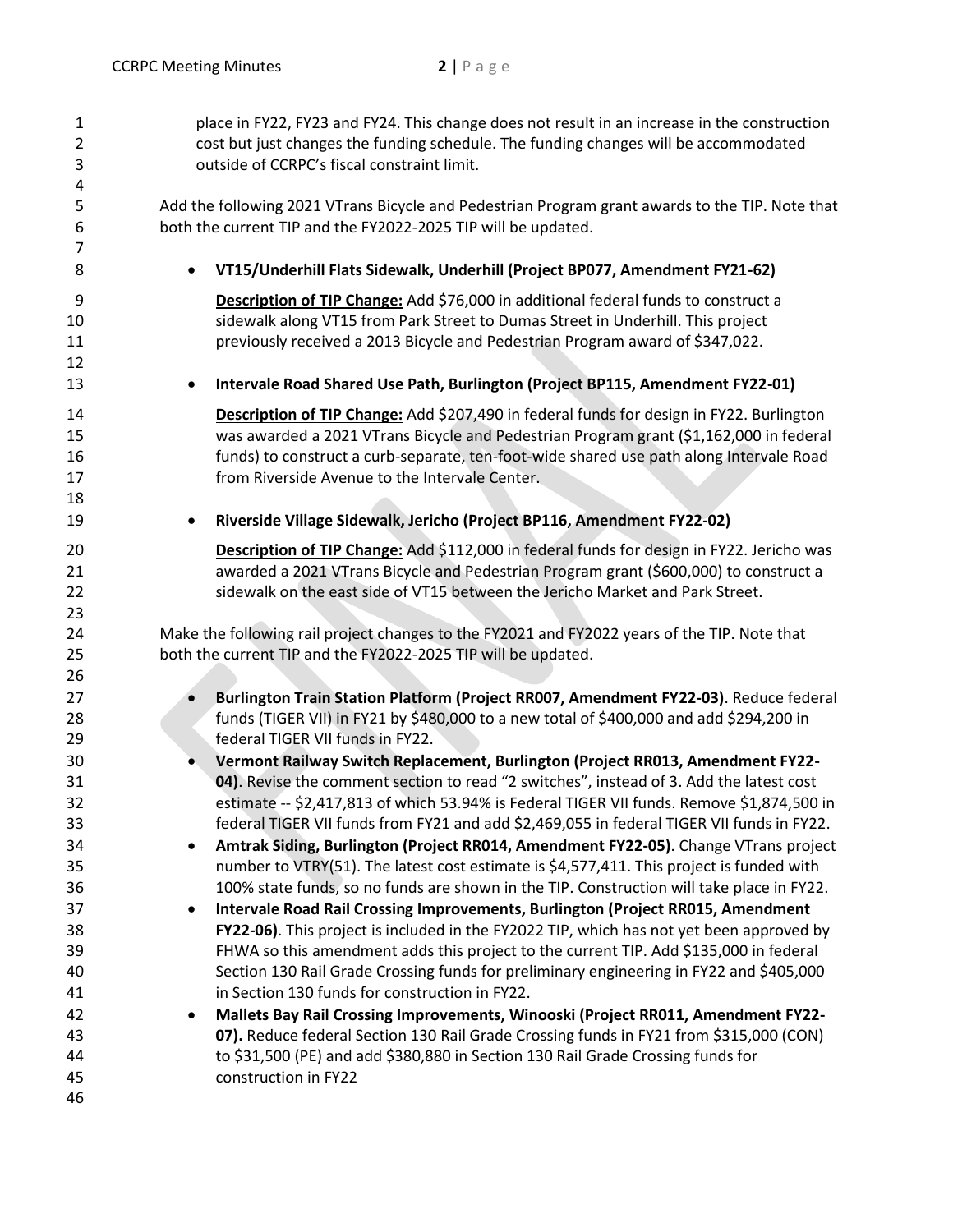- Please note: Due to a scheduling need of VTrans and FHWA, the Executive Committee approved the aforementioned TIP Amendments on behalf of the Board on September 15, 2021. Tonight's meeting is a request for the Board to review and ratify the decision of the Executive Committee to approve the proposed TIP amendments. JOHN ZICCONI MADE A MOTION, SECONDED BY BARBARA ELLIOTT, TO RATIFY THE DECISION OF THE EXECUTIVE COMMITTEE AND APPROVE THE CONSENT AGENDA. THE MOTION CARRIED UNANIMOUSLY BY MPO MEMBERS 4. Approve Minutes of the July 21, 2021, Board Meeting. BARBARA ELLIOTT MADE A MOTION, SECONDED BY JACKI MURPHY, TO APPROVE THE JULY 21, 2021, BOARD MEETING MINUTES, WITH EDITS. MOTION CARRIED WITH ONE ABSTENSION BY GARRET MOTT.
- 
- Edit: pg 2, Line 4, add a zero to the \$100,000 dollar amount
- 15 Edit: pg 4, Line 16, all three words need capitalization in "Cannabis Control Commission"
- 

5. Hinesburg Energy Plan

 Regina referred members to the memo and accompanying documents included with their packet. She explained the Town of Hinesburg requested the CCRPC grant a determination of energy compliance to the amended Hinesburg Town Plan, adopted by the Selectboard on July 7, 2021. The Planning Advisory Committee (PAC) held the required hearing and reviewed the plan. Both the PAC 22 and CCRPC Staff recommends that the CCRPC Board grant an affirmative determination of energy compliance to the amended Hinesburg Town Plan.

 JOHN ZICCONI MADE A MOTION, SECONDED BY BARBARA ELLIOTT, TO APPROVE THE TOWN OF HINESBURG DETERMINATION OF ENERGY COMPLAINCE. MOTION CARRIED WITH ONE ABSTENTION FROM DANA HANLEY.

6. Underhill Town Plan

 Catherine introduced Brad Holden and Kurt Johnson from Underhill. Regina explained this was a complete rewrite of the Underhill Town Plan. She also said the plan was ready to go last March, however, considering that COVID restricted public meetings, they decided to take a bit more time with the plan and obtain more public input. Regina referred members to the memo included in the packet and provided a brief overview of the Underhill planning process. The town of Underhill has requested CCRPC, 1) approve the *2021 Underhill Town Plan,*2) confirm its planning process, and 3) grant a determination of energy compliance to the *2021 Underhill Town Plan*. Both the Planning Advisory Committee (PAC) and CCRPC staff recommends approval, confirmation of the planning process, and granting an affirmative determination of energy compliance.

 JOHN ZICCONI MADE A MOTION, SECONDED BY GARRET MOTT, TO APPROVE THE 2021 UNDERHILL TOWN PLAN, CONFIRM THE UNDERHILL PLANNING PROCESS, AND GRANT AFFIRMATIVE DETERMINATION OF ENERGY COMPLIANCE FOR THE 2021 UNDERHILL TOWN PLAN. MOTION CARRIED UNANIMOUSLY.

- 
- Brad and Kurt thanked everyone and said they very much appreciated the CCRPC's help. Brad also stated the process had seven total hearings and went well overall.
-